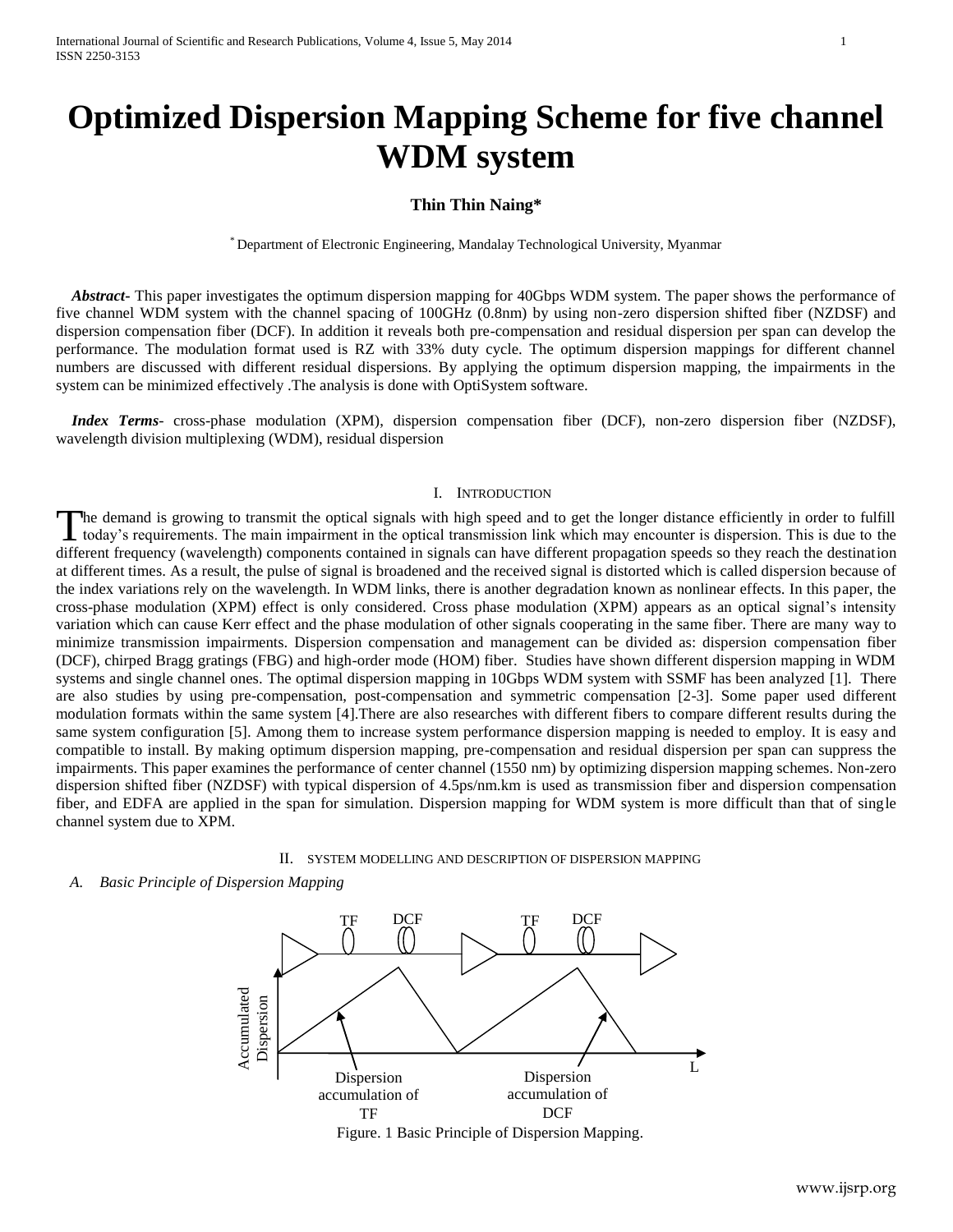Dispersion mapping (dispersion management) is a method of eliminating dispersion of the system by implying two different fiber which have opposite dispersion values (negative and positive). When the signal is transmitted into the fiber, the distortion appears due to dispersion and nonlinear effects of the fiber. So the degraded signal must be done to maintain the original signal. To minimize the signal distortion, the fibers must have opposite dispersion values. By applying this method, dispersion can be eliminated sufficiently.

## *B. Residual Dispersion*

 The residual dispersion does not support the system performance normally. But nonlinear effect (XPM) in WDM system can be mitigated by applying residual dispersion because it will occur the delay between the signal pulses. According to the result, when the time slots of the signals are different, the XPM effect decreases. Therefore, residual dispersion in WDM system can increase the system performance. The net residual dispersion per span can be calculated by the following-

$$
NRDPS = L_{NZDSF}D_{NZDSF} + L_{DCF}D_{DCF}
$$
 (1)

where LNZDSF is the length of NZDSF, LDCF is the length of DCF for all span, DNZDSF is the NZDSF dispersion and DDCF is the DCF dispersion.

## III. SIMULATION OF DISPERSION MAPPING IN WDM SYSTEM

 *A. System configuration of the proposed system*



Figure. 2 Block diagram of the proposed system.

 Figure. 2 shows the system configuration of the optimized dispersion mapping scheme for WDM system. This paper analyzes five 40Gbps RZ channels with 33% duty cycle are modulated by Mach-Zehnder modulators. These channels are multiplexed with wavelength division multiplexer (MUX). The wavelengths of the channels are between 1548.4nm and 1551.6nm and the channel spacing of 100GHz (0.8nm). The span consists of inline dispersion compensation fiber (DCF), non-zero dispersion shifted fiber (NZDSF) and an erbium-doped fiber amplifier (EDFA), the span number is 10. The dimensions used in this proposed system: LNZDSF=100km, DNZDSF=4.5ps/nm.km,  $\alpha$ =0.21dB/km and  $\gamma$ =1.32/W/km. The loss is not considered in the inline DCF, precompensation and post-compensation. The inline EDFA is set to be 21dB gain to recover the loss. The total dispersion of the link is exactly eliminated at the receiver end. The center signal is obtained by using the optical Gaussian band-pass filter with a bandwidth of 80GHz. A fifth order optical receiver with 30GHz bandwidth is applied. The system performance is defined in terms of precompensation required to obtain a 10-9 BER.

## *B. Simulation Results and Discussion*

 Figure. 3 illustrates simulation setup for the optimized dispersion mapping scheme for five channel WDM system by using OptiSystem software. By applying residual dispersion of Dres=0, 10, 20, 30 and 40ps/nm per span, different dispersion mappings are investigated. The impairments in the system are calculated by using the BER versus different pre-compensation. In a single channel system, dispersion mapping can be performed easily as cross phase modulation (XPM) effect does not exist. The signal degradation in WDM system is worse than that of a single channel transmission link since the impact of XPM occurs. To make the comparisons, the simulation is carried out with the systems made up of the channel number of single, three and five as shown in figure. 4. The inline residual dispersion can increase the impairments without optimizing with pre-compensation. So there are the same results for residual dispersions. The impairments can be suppressed effectively by introducing pre-compensation and residual dispersion. The system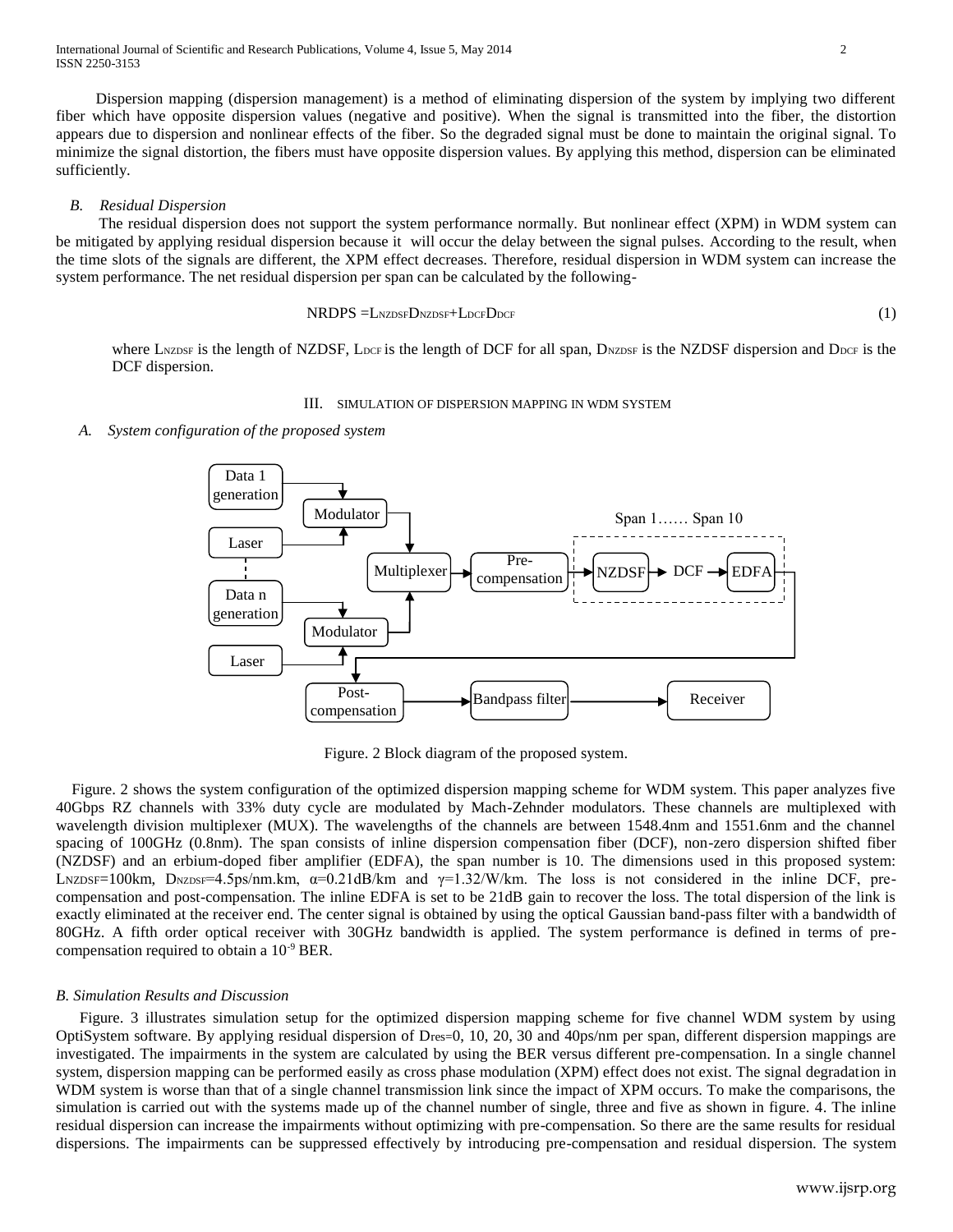performance is better when residual dispersion is increased. But the system performance difference is very small for Dres=30 and 40. The system suffers more degradation at large residual dispersion but the better BER is obtained due to residual dispersion increases as shown in figure. 5. In the proposed paper, the impairments are canceled by inline residual dispersion.













Figure. 4 The waveforms of the system (a) Input signal (b) Output of 1channel system (c) Output of 3 channel system and (d) Output of 5 channel system .